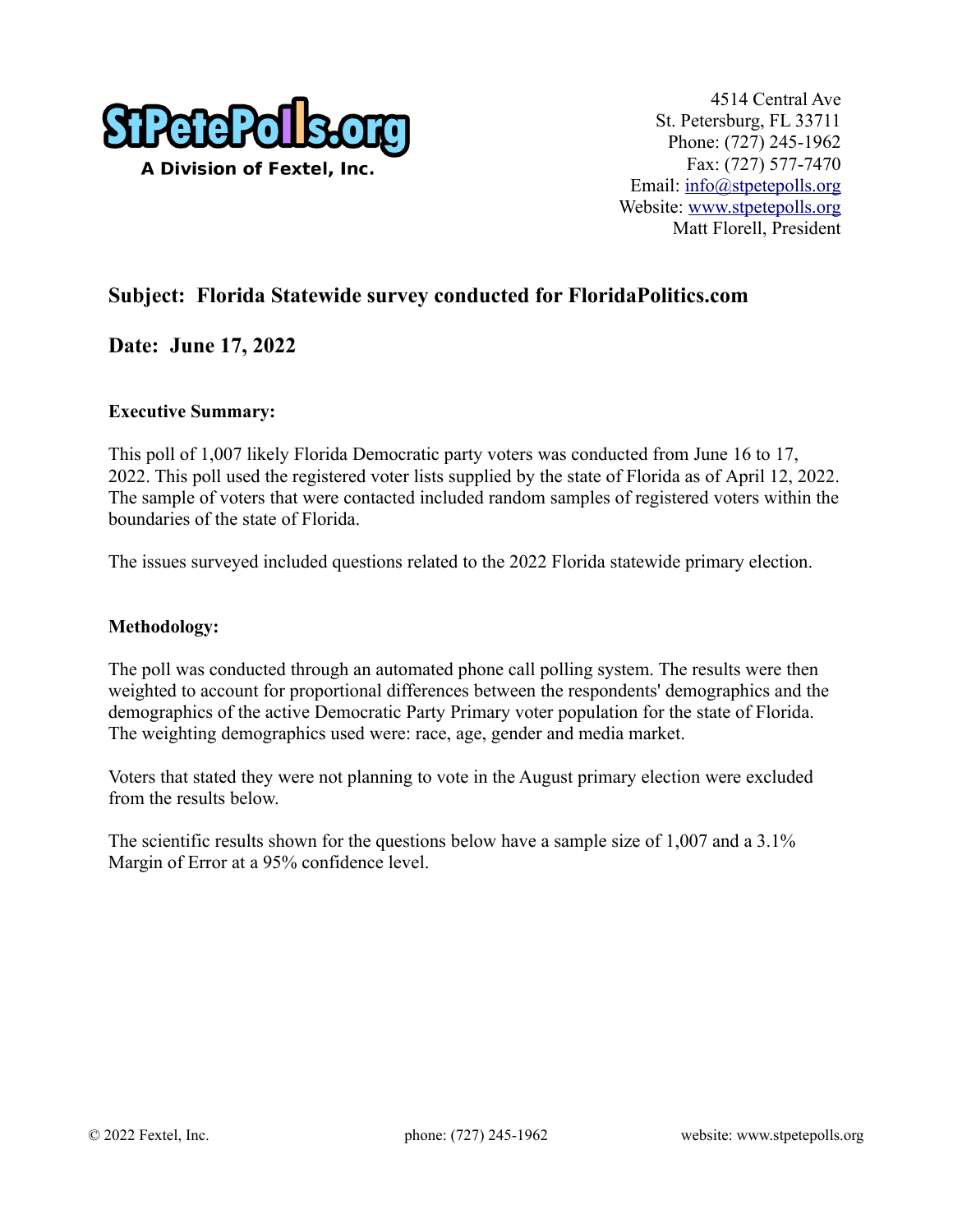# **Respondents' Demographics:**

Summary of the demographic breakdown of the Registered voters who responded to this survey:

| <b>Political Party:</b>       |         |
|-------------------------------|---------|
| Democratic 1007 =             | 100.0%  |
| Race Breakdown:               |         |
| White, Not Hispanic 519 =     | 51.5%   |
| Black, Not Hispanic 304 =     | 30.2%   |
| Asian or Pacific Islander 10= | 1.0%    |
| Hispanic $125 =$              | 12.4%   |
| Other or Unknown $49 =$       | 4.9%    |
| Gender Breakdown:             |         |
| Female 630<br>=               | 62.6%   |
| Male 364<br>$\equiv$          | 36.1%   |
| Age Breakdown:                |         |
| 18 to 29 $116 =$              | 11.5%   |
| 30 to 49 $171 =$              | 17.0%   |
| 50 to 69 $333 =$              | 33.1%   |
| 70 and up $387 =$             | 38.4%   |
| Media Market Breakdown:       |         |
| Pensacola $55 =$              | 5.5%    |
| Panama City 14 =              | 1.4%    |
| Tallahassee $27 =$            | 2.7%    |
| Jacksonville 79 =             | 7.8%    |
| Gainesville 27 =              | $2.7\%$ |
| Orlando 163 =                 | 16.2%   |
| Tampa $214 =$                 | 21.3%   |
| West Palm Beach 115 =         | 11.4%   |
| Fort Myers $54 =$             | 5.4%    |
| Miami 259 =                   | 25.7%   |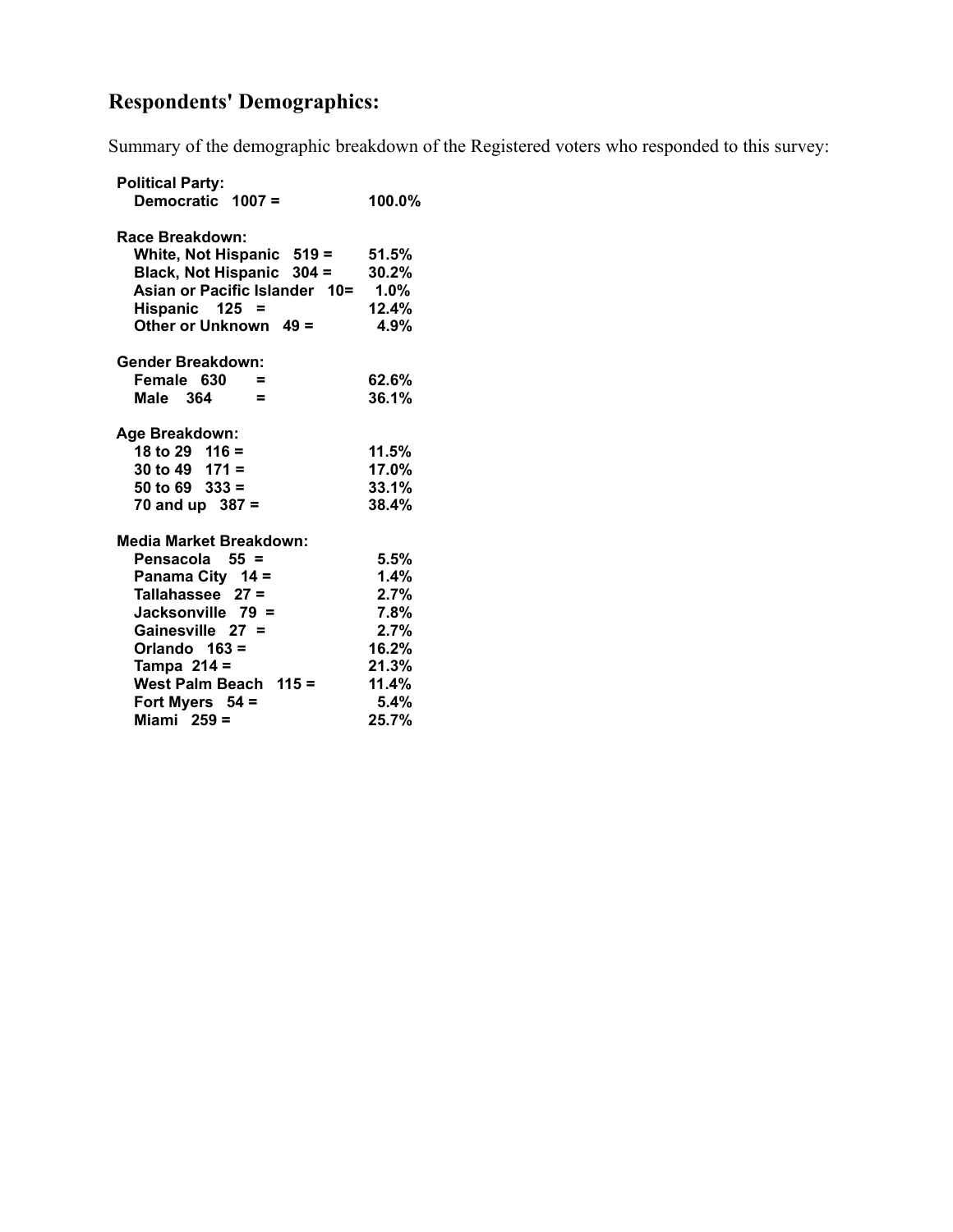### **Summary of Scientific Results:**

**Do you plan to vote in the Democratic Primary Election for Governor in August?**

| Yes:      | 91.6% |
|-----------|-------|
| Not sure: | 8.4%  |

**If the Democratic Primary Election for Florida Governor were held today, and the candidates were Charlie Crist and Nikki Fried, who would you vote for?** 

| <b>Charlie Crist:</b> | 49.3% |
|-----------------------|-------|
| Nikki Fried:          | 23.8% |
| Undecided:            | 26.9% |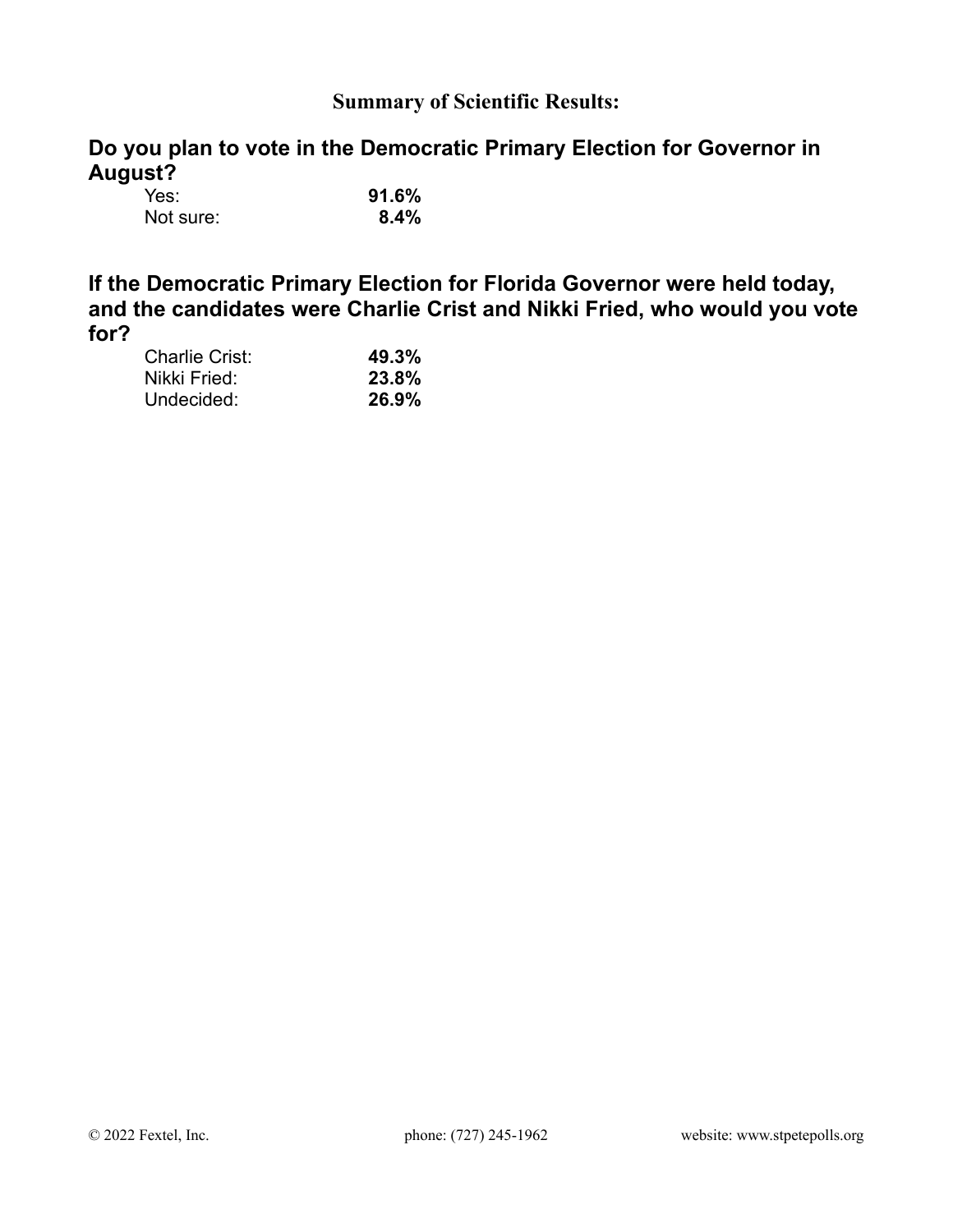### **Detailed Results with Demographic Breakdowns for Each Question:**

## **Do you plan to vote in the Democratic Primary Election for Governor in August?**

| Yes:      | 91.6% |
|-----------|-------|
| Not sure: | 8.4%  |

Non-Weighted Results and Demographic Breakdowns:

| Yes:                           | 91.8%                                  |         |
|--------------------------------|----------------------------------------|---------|
| Not sure:                      | 8.2%                                   |         |
|                                |                                        |         |
|                                |                                        |         |
| Race Breakdown:                |                                        |         |
|                                | White, Not Hispanic 519 responses      |         |
| Yes: 95.2% Not sure:           |                                        | 4.8%    |
|                                | Black, Not Hispanic 304 responses      |         |
| Yes: 87.5% Not sure:           |                                        | 12.5%   |
|                                | Asian or Pacific Islander 10 responses |         |
| Yes: 90.0% Not sure:           |                                        | 10.0%   |
| Hispanic 125 responses         |                                        |         |
| Yes: 90.4% Not sure:           |                                        | $9.6\%$ |
|                                | Other or Unknown 49 responses          |         |
| Yes: 85.7% Not sure:           |                                        | 14.3%   |
|                                |                                        |         |
| <b>Gender Breakdown:</b>       |                                        |         |
| Male 364 responses             |                                        |         |
| Yes: 93.7% Not sure:           |                                        | 6.3%    |
| Female 630 responses           |                                        |         |
| Yes: 90.8% Not sure:           |                                        | 9.2%    |
|                                |                                        |         |
| Age Breakdown:                 |                                        |         |
| 18 to 29 116 responses         |                                        |         |
| Yes: 94.8% Not sure:           |                                        | 5.2%    |
| 30 to 49 171 responses         |                                        |         |
| Yes: 89.5% Not sure:           |                                        | 10.5%   |
| 50 to 69 333 responses         |                                        |         |
| Yes: 90.7% Not sure:           |                                        | 9.3%    |
| 70 and up 387 responses        |                                        |         |
| Yes: 92.8% Not sure:           |                                        | 7.2%    |
|                                |                                        |         |
| <b>Media Market Breakdown:</b> |                                        |         |
| Pensacola 55 responses         |                                        |         |
| Yes: 98.2% Not sure:           |                                        | 1.8%    |
| Panama City 14 responses       |                                        |         |
| Yes: 85.7% Not sure:           |                                        | 14.3%   |
| Tallahassee 27 responses       |                                        |         |
| Yes: 88.9% Not sure:           |                                        | 11.1%   |
| Jacksonville 79 responses      |                                        |         |
| Yes: 94.9%                     | Not sure:                              | 5.1%    |
| Gainesville 27 responses       |                                        |         |
| Yes: 88.9% Not sure:           |                                        | 11.1%   |
| Orlando 163 responses          |                                        |         |
| Yes: 94.5% Not sure:           |                                        | 5.5%    |
| Tampa 214 responses            |                                        |         |
| Yes: 91.6% Not sure:           |                                        | 8.4%    |
|                                | West Palm Beach 115 responses          |         |
| Yes: 90.4% Not sure:           |                                        | 9.6%    |
| Fort Myers 54 responses        |                                        |         |

 **Yes: 88.9% Not sure: 11.1%** 

 **Yes: 90.0% Not sure: 10.0%**

 **Miami 259 responses**